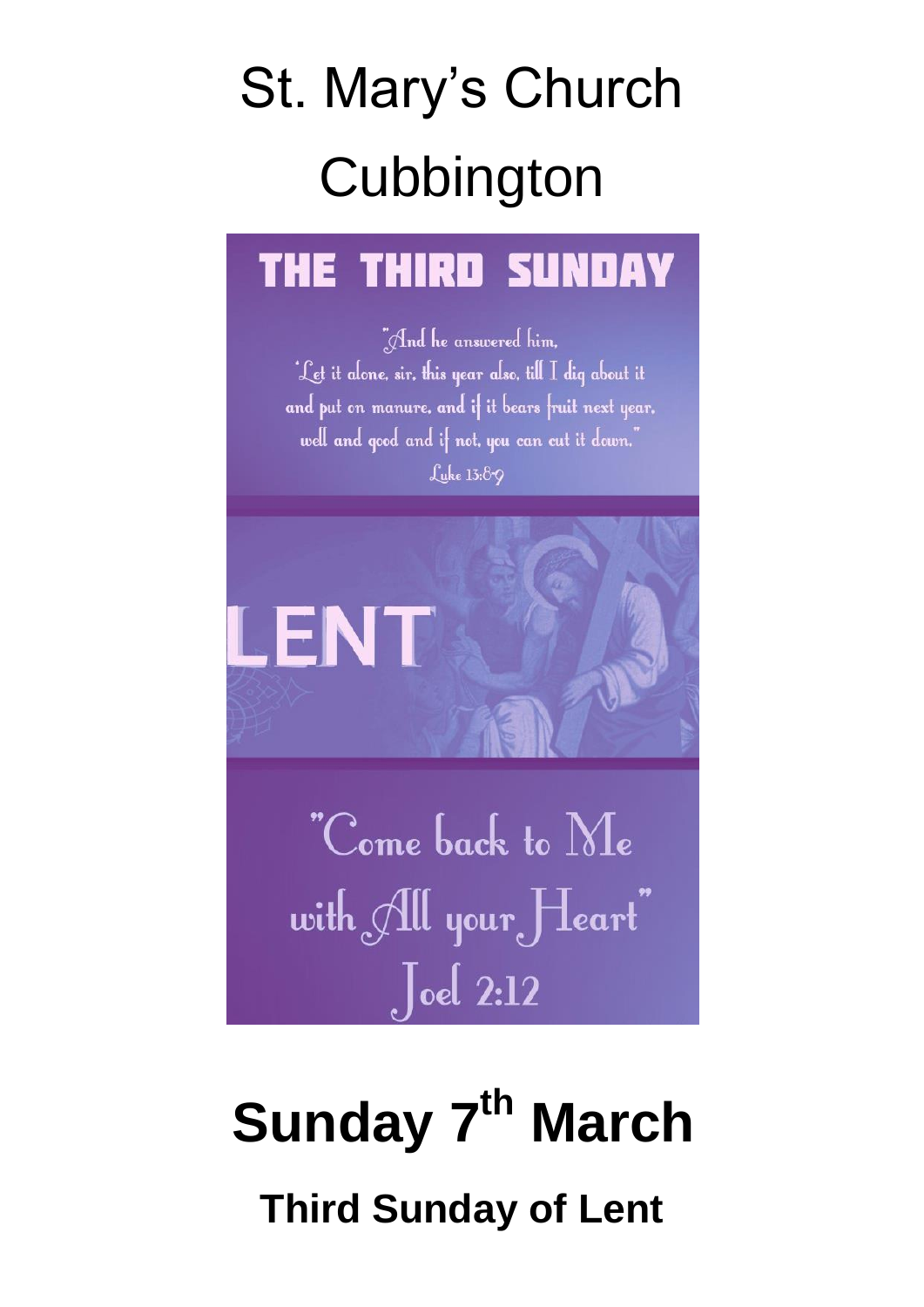### **Sunday 7 th March**

### **Am I listening?**

Dear Friends

Perhaps one of the most important human qualities is that of 'listening'. I have to confess I am not the world's best listener, I appreciate that there is a difference between listening to someone and actually 'hearing' what they are trying to tell you. Body language, use of tone and choice of words all play their part in conveying a message.

When I was a young Mum of four (back in the day) when constant chattering children and mountains of washing and household tasks were the order of the day - as well as working part-time, meant that I - like many young parents was pulled in several different directions and maybe that was the start of my reduced capacity with regard to listening, but maybe not always hearing. I assured my darling children that it wasn't on purpose and could they please repeat the question they just asked me only moments ago....

As life became busier and the children grew older, I always ensured that everyone knew the value of allowing each person to speak and have their say. Listening is such an important human quality for all of us (not just parents) and I hope that my children felt that I was always available to talk to them when they needed it...you'd have to ask them I guess.

But it got me thinking more deeply about the importance of listening and for us as Christians in particular, listening to God.

Although the pandemic has taken away a lot of what we enjoyed, I believe that we were all gifted with another life quality which was that of 'Time'. Even for those of us who were key workers and required to work through the lockdowns, a lot of us were all to a greater or lesser degree gifted with a bit more time for ourselves.

Time is a gift and it is up to us to choose how best to use our time to the greatest effect in our Christian lives.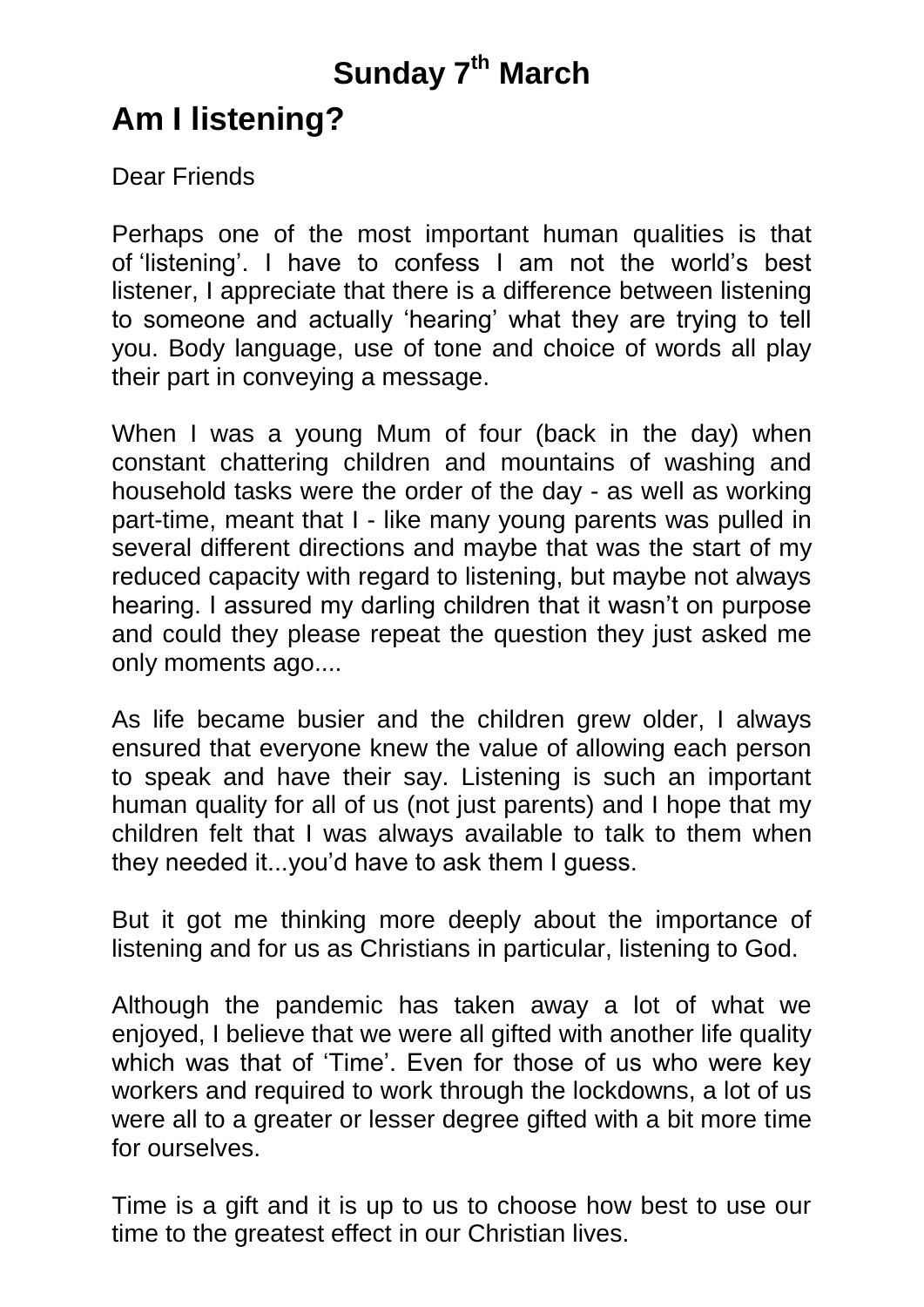I personally have benefitted during lockdown with an increased ability to clear my head and really listen to what God is trying to say to me.

As I unlock the church each morning, I feel the quiet presence of God within His house and I encourage you to have the opportunity to do this if you feel safe to and enjoy some solitary private prayer (between 10am-2pm each day).

Of course, we don't need to be in church to pray. We can pray anytime and anywhere, but we need to be open and in a position to listen to the Lord when he speaks to us.

In 1 Samuel 3: 1-10 we hear how the boy Samuel didn't realise at first that it was God who was trying to speak to him. It took a bit of time for him to accept that it was God's voice.

Although this is an Old Testament story, it is worth revisiting, as I guess most of us in truth might not believe at first if God is trying to speak to us. In truth we have to open our hearts to really hear what he is trying to say to each of us as Christians.

As we all prepare to work with the new Government guidelines in the future, let us all continue to take the TIME and LISTEN to God.

It might not always be what we want to hear at this point in our lives, but it serves as a reminder that true faith in God requires the ability to trust in Him. I pray that for each and every one of us, that we can keep our ears open, not only to listen, but to really hear.

#### **Faithfully yours in Christ's love Sam**.

Isaiah 26: 3-4: 'Those of steadfast mind you keep in peace because they **trust** in you. **Trust** in the Lord forever, for in the Lord **God** you have an everlasting rock'.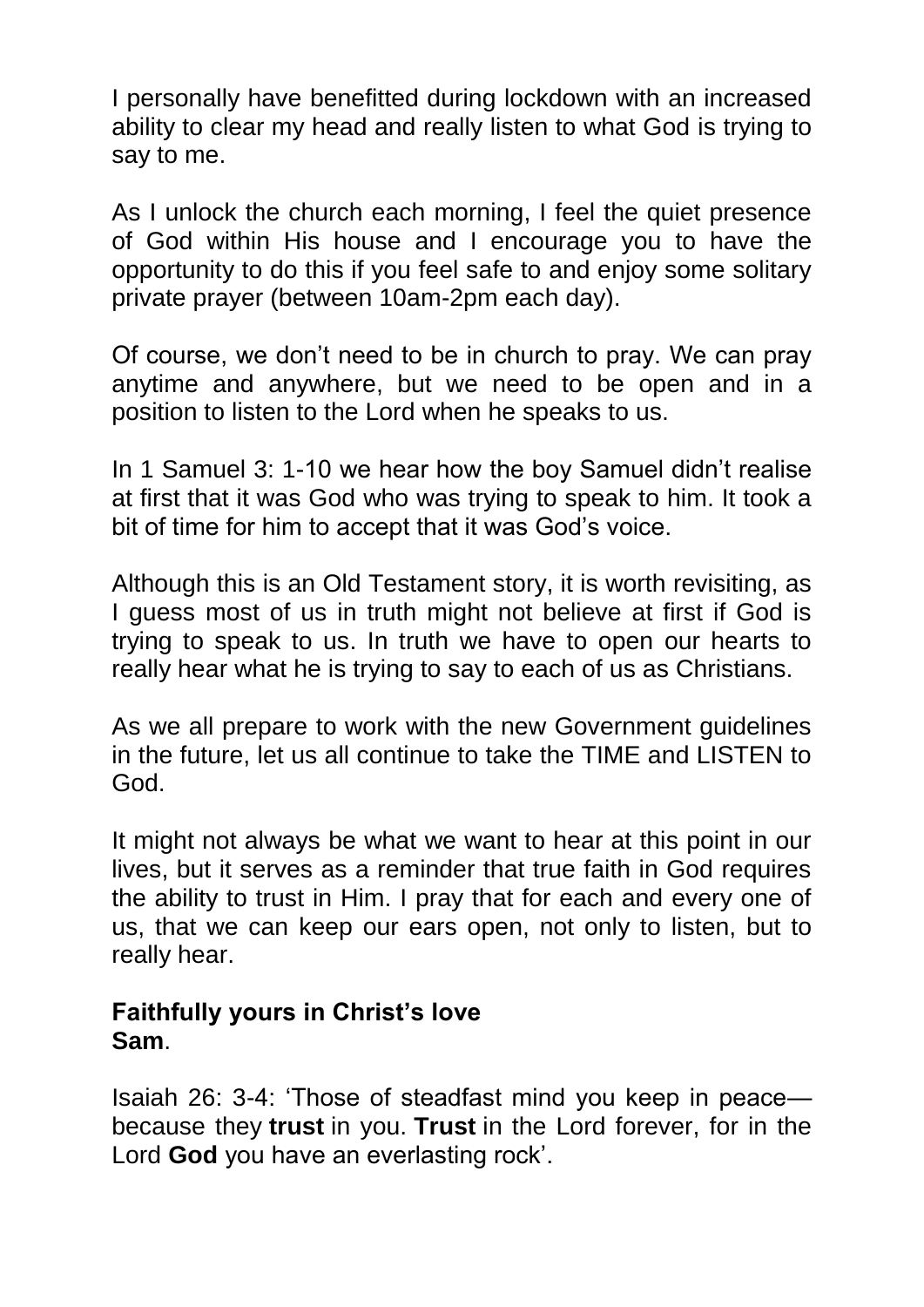

#### **Prayers for Revd. Graham**

O God, who have willed that your priests preside over your family not by any personal merit but only out of the abundance of your grace, look with mercy on the ministry of Revd. Graham and direct the hearts of priest and people to be so disposed that the obedience of the flock may never fail the shepherd, nor the care of the shepherd be lacking for the flock*.* **Amen.**

Father,

by the power of your Spirit you have filled the hearts of your faithful people with gifts of love for one another. Hear the prayers we offer for Revd. Graham. Give him health of mind and body that he may do your will with perfect love. We ask this through our Lord Jesus Christ, your Son, who lives and reigns with you and the Holy Spirit, one God, for ever and ever. **Amen.**

"Worship the Lord your God, and his blessing will be on your food and water. I will take away sickness from among you." **Exodus 23: 22**

**Amen.**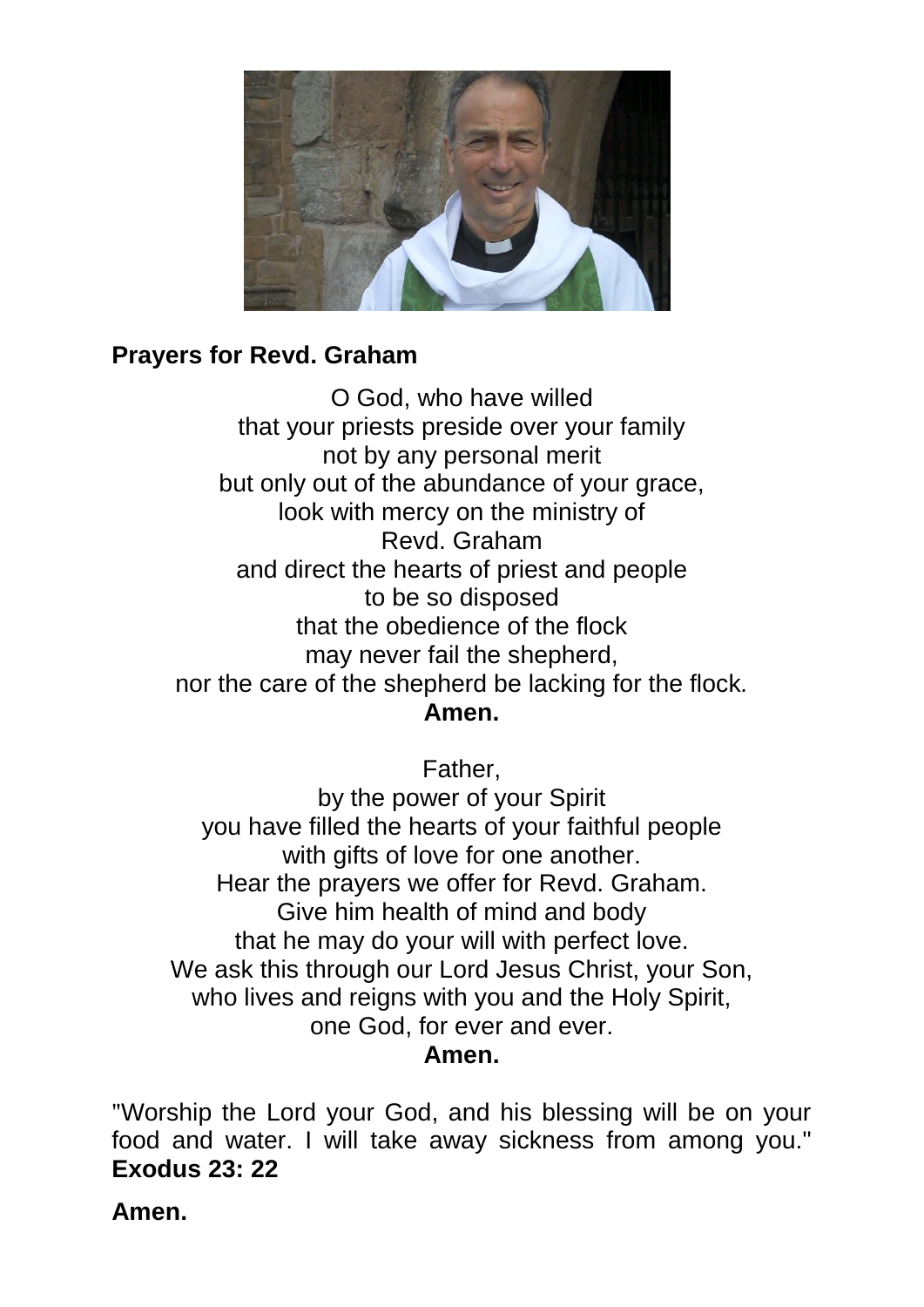I do hope that you are all keeping well and safe.

There have been difficult and challenging times during the lockdowns but also great act of kindness and taking care of one another. If you would like prayers for yourself or someone you know, please let me know.

St. Mary's is open each day from **10am until 2pm** for Individual Private Individual Prayer as usual.

**Ken Lawton -** Ken will be celebrating his **90th Birthday** on **Saturday 13th March**.

As there is no visiting at the moment, we thought it would nice for Ken to receive as many birthday cards as possible. If you are able to send a card his address is Clarendon Manor Care Home, 37-41 Golf Lane, Whitnash, Leamington Spa CV31 2PZ.

#### **Sue - Churchwarden**

Third Sunday of Lent and our readings are

#### **1 Corinthians 1: 18-25**



#### **Christ Crucified Is God's Power and Wisdom**

**<sup>18</sup>** For the message of the cross is foolishness to those who are perishing, but to us who are being saved it is the power of God. **<sup>19</sup>** For it is written: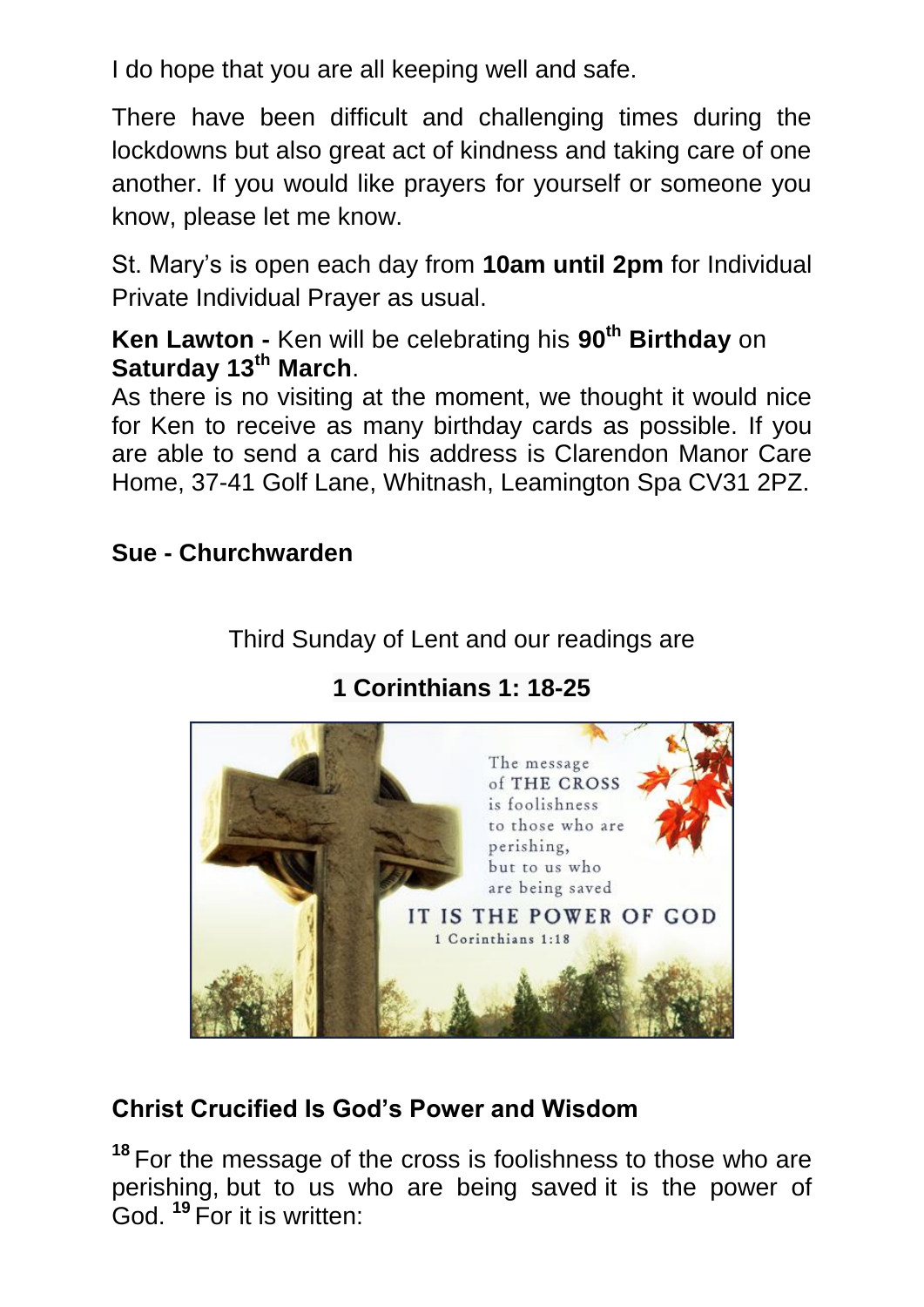#### "I will destroy the wisdom of the wise; the intelligence of the intelligent I will frustrate."

**<sup>20</sup>** Where is the wise man? Where is the scholar? Where is the philosopher of this age? Has not God made foolish the wisdom of the world? **<sup>21</sup>** For since in the wisdom of God the world through its wisdom did not know him, God was pleased through the foolishness of what was preached to save those who believe. <sup>22</sup> Jews demand miraculous sign and Greeks look for wisdom, **<sup>23</sup>** but we preach Christ crucified: a stumbling block to Jews and foolishness to Gentiles, **<sup>24</sup>** but to those whom God has called, both Jews and Greeks, Christ the power of God and the wisdom of God. **<sup>25</sup>** For the foolishness of God is wiser than man's wisdom, and the weakness of God is stronger than man's strength.

#### and the Gospel reading is **John 2: 13-22**



#### **Jesus Clears the Temple**

**<sup>13</sup>** When it was almost time for the Jewish Passover, Jesus went up to Jerusalem. **<sup>14</sup>** In the temple courts he found men selling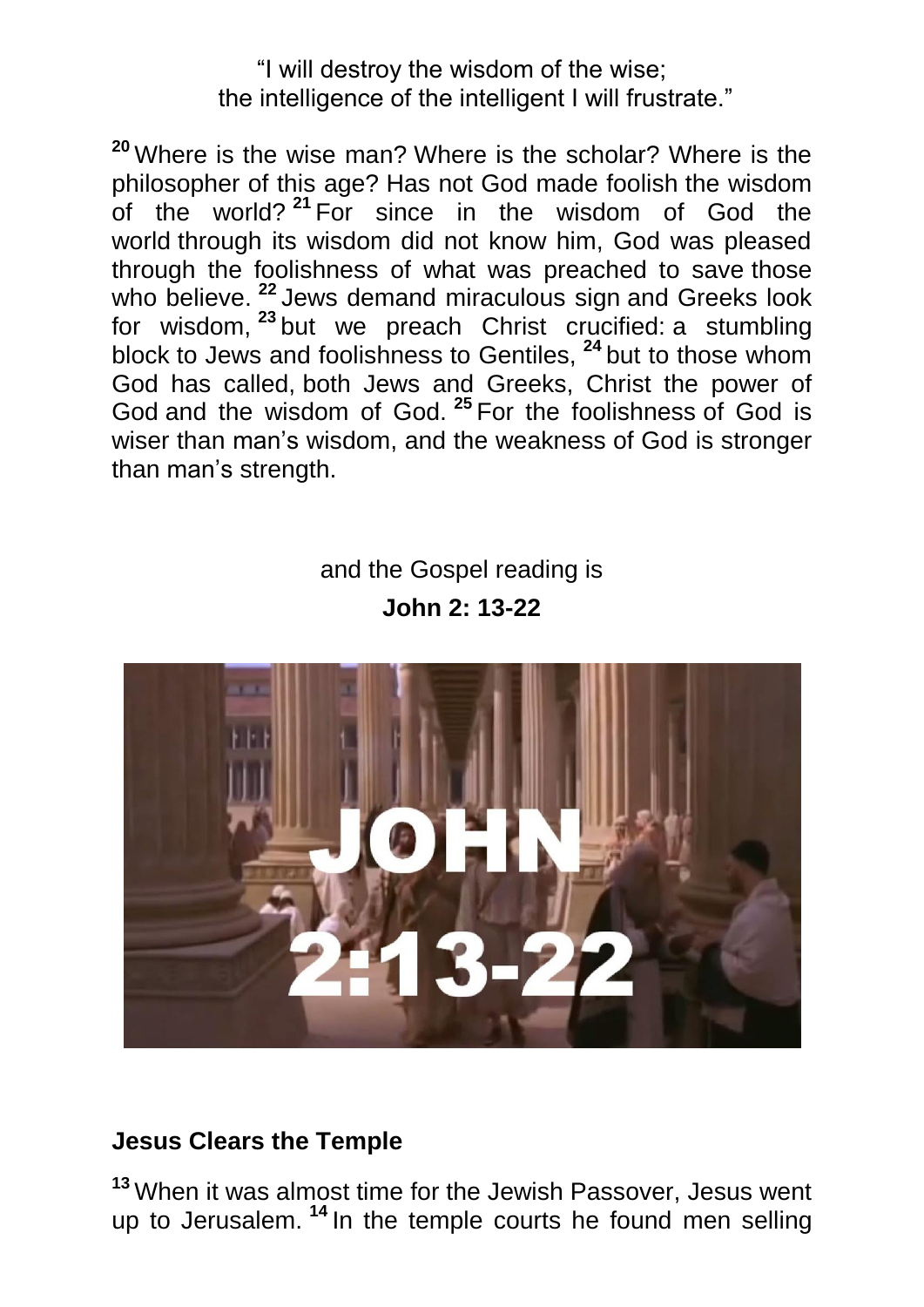cattle, sheep and doves, and others sitting at tables exchanging money. **<sup>15</sup>** So he made a whip out of cords, and drove all from the temple courts, both sheep and cattle; he scattered the coins of the money changers and overturned their tables. **<sup>16</sup>** To those who sold doves he said, "Get these out of here! How dare you turn my Father's house into a market!" **<sup>17</sup>** His disciples remembered that it is written: "Zeal for your house will consume me."

**<sup>18</sup>** Then the Jews demanded of him, "What miraculous sign can you show us to prove your authority to do all this?"

**<sup>19</sup>** Jesus answered them, "Destroy this temple, and I will raise it again in three days."

**<sup>20</sup>** The Jews replied, "It has taken forty-six years to build this temple, and you are going to raise it in three days?" **<sup>21</sup>** But the temple he had spoken of was his body. **<sup>22</sup>** After he was raised from the dead, his disciples recalled what he had said. Then they believed the Scripture and the words that Jesus had spoken.

#### **Amen.**